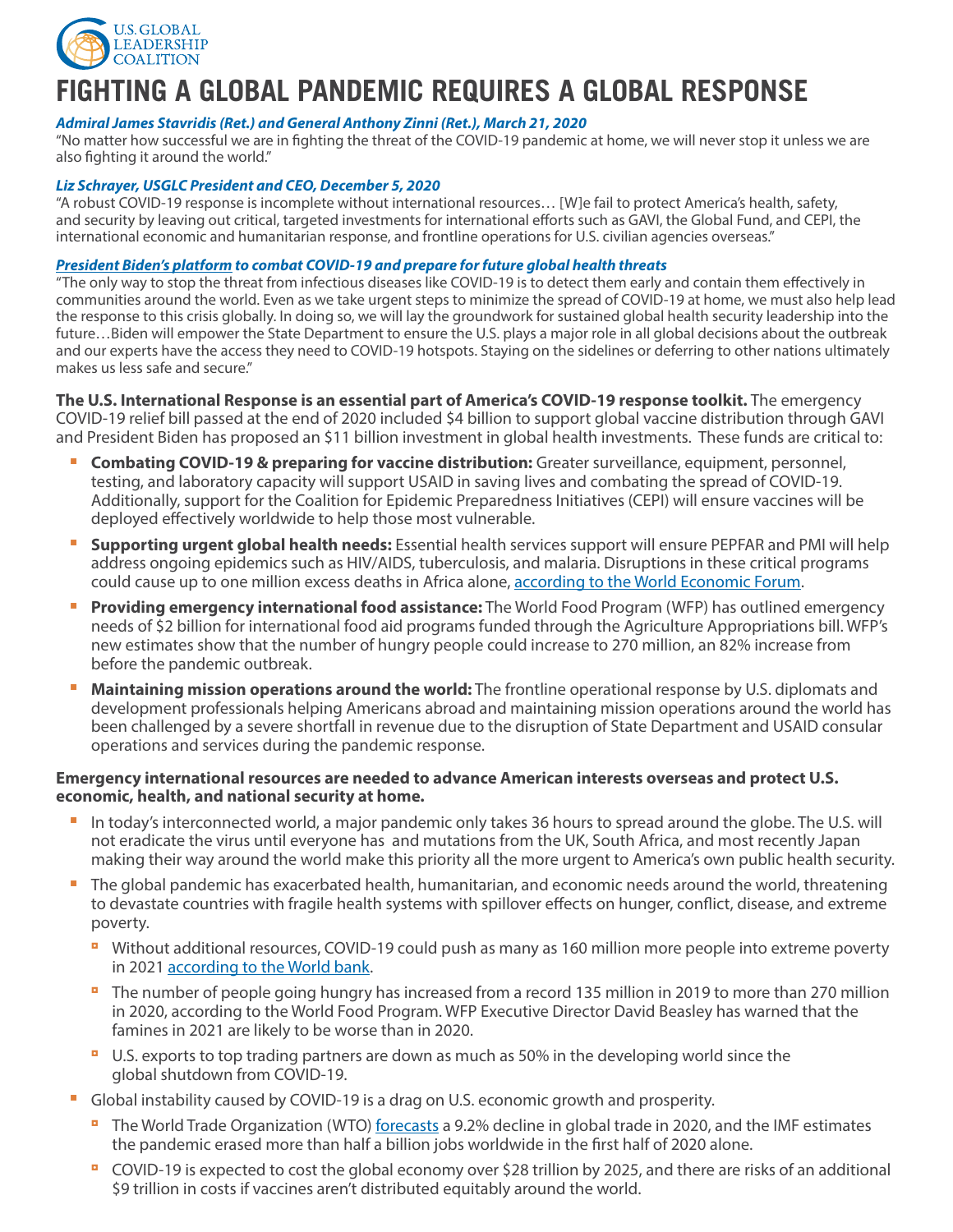# **SUPPORT FOR U.S. INTERNATIONAL RESPONSE TO FIGHT A GLOBAL PANDEMIC**

**There is broad, bipartisan support in Congress for strategic global resources.** 

- In 2020, [over 200 lawmakers from both sides of the aisle called for a global response,](https://www.usglc.org/coronavirus/the-congressional-response-to-the-global-pandemic/) with most urging at least \$20 billion for an economic and humanitarian response and support for programs that have a direct impact on our security and health like Gavi - the Vaccine Alliance, the Global Fund, CEPI, and the World Food Program.
- **One-third of the U.S. Senate** including **leading Republicans Senators Rubio, Risch, Lankford, Cassidy, Collins, and Tillis** – also [called](https://www.rubio.senate.gov/public/_cache/files/3db87974-b49f-450c-921f-7eb41274ea95/BA2F3316CF057D7203FA965D96AC13AC.2020-07-09-cardin-rubio-covid-intl-aid-letter-formatted-final-signedupdate.pdf) for increasing these critical programs.
- **Speaker of the House Nancy Pelosi (D-CA):** "I am committed to robustly funding vital global health initiatives to defeat COVID-19 & improve response capacity worldwide."
- **House Majority Leader Steny Hoyer (D-MD):** "A global challenge requires a global response, which is why we must work across borders to protect our planet and safeguard the most vulnerable from climate change and natural disasters…It's why we must also push for America to work in concert with the rest of the world in combatting coronavirus and ensuring that critical, life-saving resources are available to all those who need them."
- Senator Lindsey Graham (R-SC), Ranking Member, Senate State-Foreign Operations Appropriations **Subcommittee:** "You cannot fight problems like this by yourself, you need partners, you need to get involved over there so the virus doesn't spread anymore here than necessary."
- **Senator Bob Menendez (D-NJ), Chairman, Senate Foreign Relations Committee: "It's clear that even if we stop** the spread of the disease here…without a serious global effort to understand and confront it, COVID-19 can and will return to our shores. If ever there was a need for the United States to be an active leader in an international coalition to respond to a common threat, it is now. We simply cannot safeguard American lives without one."
- **Rep. Rosa DeLauro (D-CT), Chairwoman, House Appropriations Committee:** "As a global leader in the international community, the United States has a duty to support global health…our work for global health cannot stop once we stop this pandemic. Let us not lapse in complacency. Instead, let us honor the sacrifice of those frontline workers fighting to save our humanity, the courage of those overcoming this illness, and the grief of those who have said goodbye too soon. Let us invest in global health. Otherwise, we risk American health."
- **Rep. Mike McCaul (R-TX), Ranking Member, House Foreign Affairs Committee:** "Globally, almost 80 million people are currently displaced around the world – that number is expected to rise because of COVID-19. The World Food Program is estimating that 270 million people will need urgent food assistance due to COVID-19 – an 82 percent increase from last year. And COVID-19 is already erasing hard fought gains to reduce extreme poverty and combat HIV/AIDS, malaria and other infectious diseases. As expected, authoritarian regimes and terrorist organizations are looking to exploit this chaos for strategic gain, such as in areas like the Sahel. So as the disease spreads in the Middle East, Latin America and across Africa, existing economic hardships, political challenges and humanitarian emergencies will worsen. In other words, it is now not the time to cut this key aid."
- Senators Jerry Moran (R-KS), Bob Casey (D-PA), John Boozman (R-AR) and Tammy Baldwin (D-WI): "As COVID-19 continues to spread here at home and around the world, it is increasingly clear that we are experiencing a global health emergency on an unprecedented scale that threatens global economic prosperity. The novel coronavirus especially threatens to frustrate efforts to reduce global hunger, rolling back hard-fought gains from the past decade and exacerbating already troubling trends in the last three years. This will ultimately have direct impacts on the economic and security interests of the United States."
- **Senator Chris Coons (D-DE):** "It is in the U.S. national interest to lead the rest of the world in combatting COVID-19 everywhere it exists."
- **Reps. Lois Frankel (D-FL), Francis Rooney (R-FL), & 123 bipartisan colleagues: "We write to request robust** funding for the international response to COVID-19 be included in the next phase of emergency funding. As we were harshly reminded when this pandemic rapidly spread from Wuhan to Washington, infectious disease threats know no borders; as long as the COVID-19 pandemic is spreading anywhere in the world, Americans everywhere are at risk."
- **Rep. David Cicilline (D-RI) and six House Republicans and Democrats:** "As we work to respond to the pressing needs in our own districts, we must do so with a global perspective in mind. Shoring up the gains we are fighting for against this emerging infectious disease will mean defeating COVID-19 in every community around the globe. Innovation is our exit strategy for this pandemic: investing now in critical research and development programs to respond to the full range of global needs is a down payment on ensuring that in the coming months American health workers are safe, American children return to school, and the American economy begins to rebuild."
- **Rep. Barbara Lee (D-CA):** "There is a practical reason why we need to help these countries—because if we don't, we run the risk that both this virus and the economic shock will fester, creating more risks for us here at home. But more importantly, we need to help because of the moral imperative, the fact that an America that seeks to